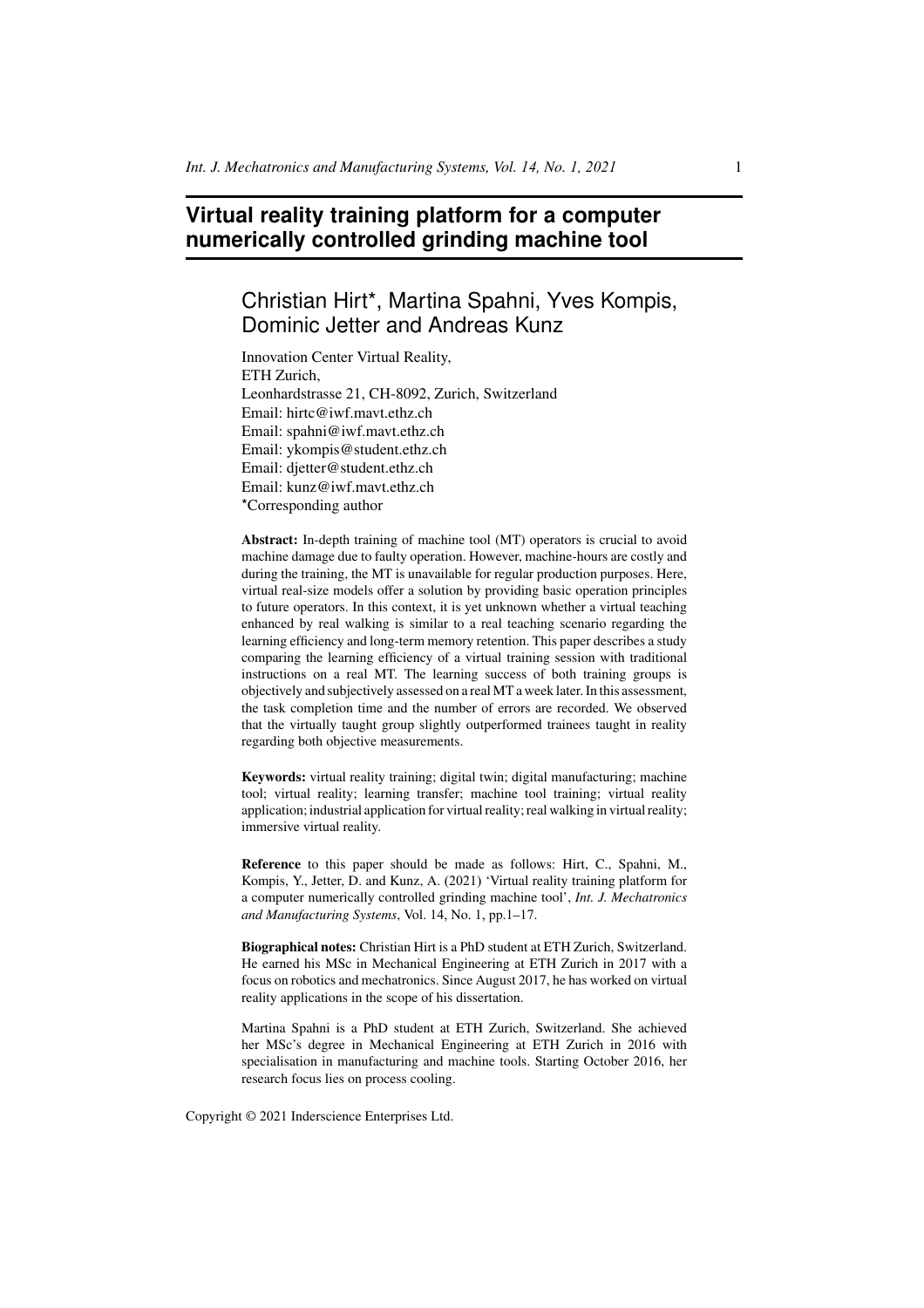Yves Kompis is a Master student in Mechanical Engineering at ETH Zurich.

Dominic Jetter is a Master student in Mechanical Engineering at ETH Zurich.

Andreas Kunz is a Professor at ETH Zurich, Switzerland. He obtained his degree in Electrical Engineering at the Technical University in Darmstadt in 1989 and finished his PhD in Mechanical Engineering at ETH Zurich in 1998. Since July 2006, he is also an Adjunct Professor at BTH.

This paper is a revised and expanded version of a paper entitled 'Alles rund um die Maschine – Begehbare virtuelle Schulung an Werkzeugmaschinen' presented at *VAR2 – Realität erweitern*, Chemnitz, Deutschland, 4–5 December, 2019.

#### 1 Introduction

Simple visualisation of complex geometries and accessibility for new users are the most relevant achievements of virtual reality (VR). Initially, the absence of sufficient computational power and easy-to-access, affordable VR infrastructure limited the use of VR for industrial purposes. Additionally, cumbersome output devices further impaired a seamless integration into existing work processes. Consequently, such an integration of VR systems caused additional expenses both in a financial as well as in a procedural perspective due to time-consuming data refinement and the employees' adaption to newly incorporated hardware.

Not only the VR equipment caused issues, but also its complex operation required specifically trained personnel to enable users to passively experience a virtual environment. A classic example is the so-called cave automatic virtual environment (CAVE) from Cruz-Neira et al. (1992), which required a large space, expensive equipment, as well as trained personnel to operate and maintain. Due to these limitations, it was not possible for a long time to allow exploratory behaviour, which affected the so-called sense of presence as defined by Slater (2003). Later, technical development allowed navigation by teleportation (i.e., point and jump) to a certain extent. Certainly, this did not completely satisfy an industrial user's expectation because of the abrupt, unnatural feeling. Accordingly, the user acceptance was rather low and useful applications could not profitably be employed in industrial environments.

More recently, technical advancements result in less expensive and easier-to-use VR equipment. In industry, especially the use for training purposes becomes more popular due to its simple integration into business processes and equipment handling. These recent advances not only drastically improve the quality of the visual representation by using a head-mounted display (HMD), but also allow a more natural and direct interaction with the virtual environment. Therefore, a paradigm shift from passive user behaviour, mostly being used for showing images, to an active user behaviour, in which a user becomes a part of the virtual environment, is observed.

This active user behaviour promotes the use of VR for educational purposes, for which active participation of the learner is essential for long-term learning success. By using modern VR equipment, more complex operations from real life can be mapped into a virtual training environment (VTE), for example the operation of a machine tool (MT). Compared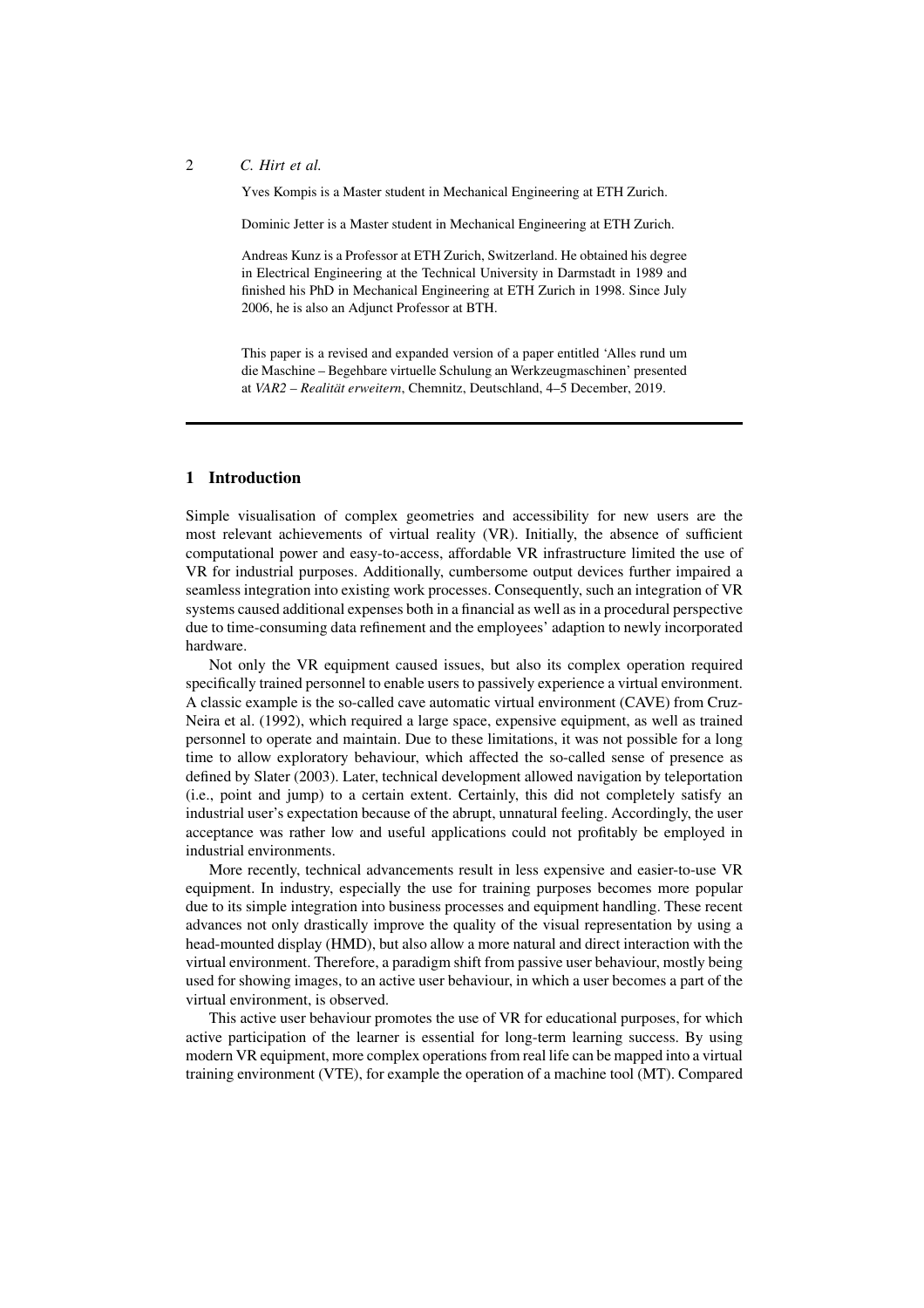#### *Virtual reality training platform* 3

to a traditional training in a real life scenario, a virtual training offers crucial advantages. For instance, the hourly cost that is accumulating whenever an MT is used for training instead of production can be omitted. In VR, no additional costs arise from tool wear or material consumption. Another valuable advantage of VR is safety. Dangerous or faulty manipulations of the real MT could result in injuries of the trainee or machine damages, which are completely avoided when using a VTE as stated by Dalgarno and Lee (2010). Unlike in a real training environment, the exact same training sequences could be repeated multiple times, with consistent boundary and starting conditions. Further, the training can be interrupted and continued again at any time. A more advanced VTE allows triggering malfunctions of the MT by the click of a button, which is convenient for the training of future operators as well as of service technicians.

In this paper, we address the question whether enhancing a VTE with the immersive feature 'real walking' allows trainees to perform similarly or better compared to traditional teaching. If we add real walking as an immersive feature, will the trainees be able to transfer the virtually gained knowledge to the real world? To tackle this question, a user study was designed and implemented to verify the capabilities of a VTE compared to a traditional training. In the user study, objective and subjective measures were recorded to ensure the capture of training effectiveness and users' task load.

In Section 2, we discuss aspects of general industrial acceptance and present some related work. In Section 3, we introduce the design of the user study and guide through its implementation and conduction. In Section 4, we highlight the most relevant results of the user study, and discuss them together with their limitations in Section 5. Finally, we conclude in Section 6 and dare a brief glimpse into the close future of learning and teaching in VR.

## 2 Literature review

The idea that acquiring new skills requires a fixed schedule and the presence of a teacher was valid for a long time. This gave rise to a mostly passive learning experience for trainees. But in recent years, it became clear that the efficacy of the learning process benefits from an active learning experience. This allows a trainee to adjust the learning speed based on their personal experience and learning rate. However, out of habit, trainees are often still taught by instructors. But the increasing capability and availability of computers lead to numerous studies investigating the advantages of VTEs, e.g., by Garnier et al. (2014), Langley et al. (2016), Mehrfard et al. (2020), Ostrander et al. (2020), Gisler et al. (2020), or Osti et al. (2020). These virtual learning environments provide a personal learning experience for each trainee, while making a personal instructor obsolete. There is a multitude of possibilities to include virtual environments in the learning process. Depending on the interpretation, the first steps toward teaching in VR were already made by explanatory videos and 3Danimations. Even though videos allow an insight in environments that are not accessible in reality, for example the inside of a pressure tank or an oven, this kind of VR is not interactive at all and therefore similar to passive teaching by an instructor. In other VR applications, the user actively engages with the exclusively virtual content, where they can push virtual buttons, move virtual parts, use virtual handles, etc.

The key distinction between different VR applications is the level of immersion. Nonimmersive training environments mostly rely on desktop applications, visualised on a simple computer screen. The user interacts with the application by a mouse or similar. In contrast,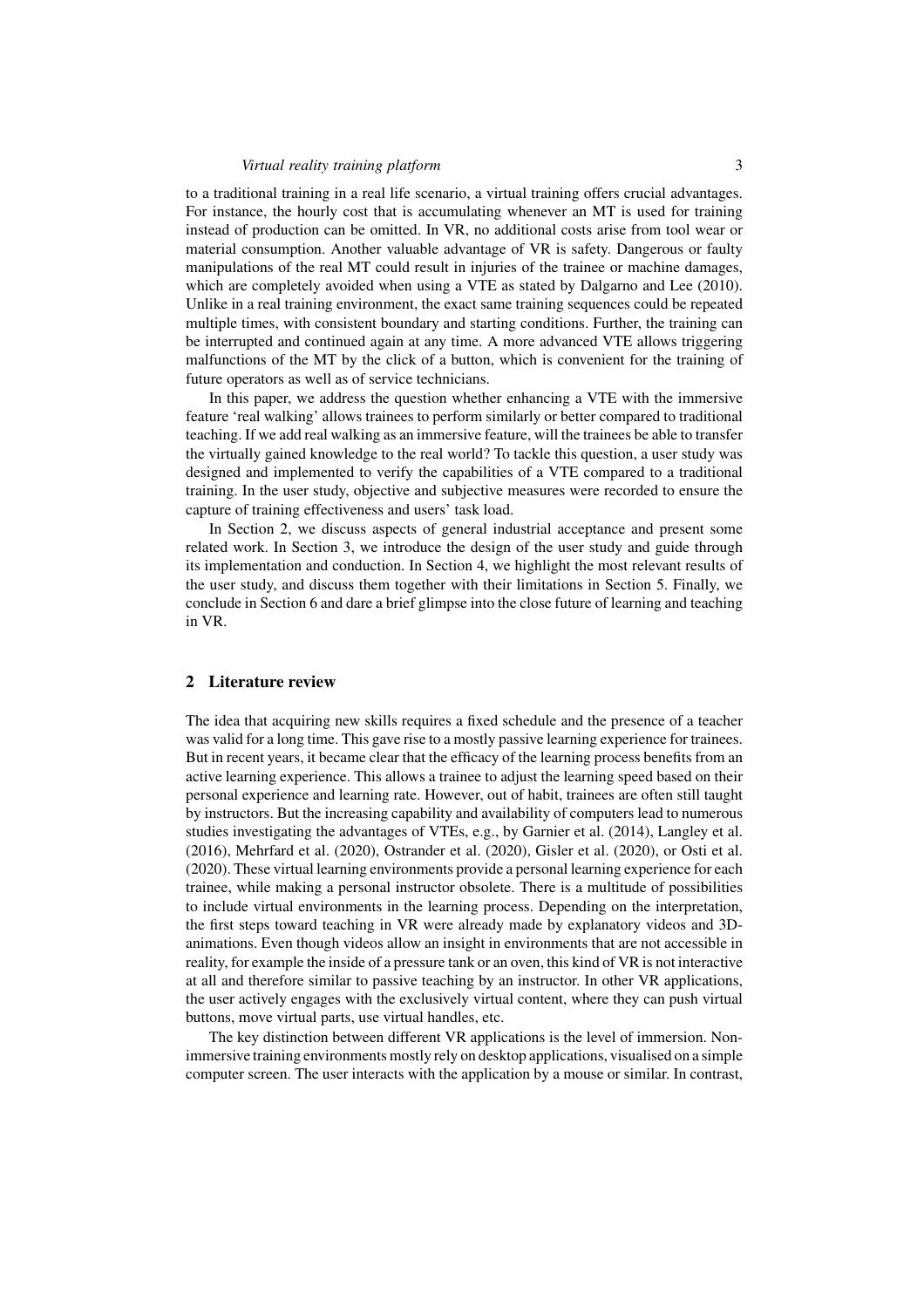highly immersive VTEs allow a user to dive into the virtual world for example by using an HMD with spatial sound.

According to Slater (2003), immersion and presence should be treated differently. Immersion objectively describes the hardware capabilities whereas presence is the human reaction to immersion. The findings of studies on non-immersive and highly immersive VTE so far suggest that learning and training is improved by increased immersion and thus increased sense of presence, as stated by Langley et al. (2016) and Sowndararajan et al. (2008). Ragan et al. (2010) for example used a CAVE system and reduced the field of view as well as the field of regard to test this correlation. They found that performance in procedure memorisation was significantly reduced with lower levels of immersion.

VR systems are particularly suitable to train sequential procedures such as assembly tasks as described by Brough et al. (2007), Gavish et al. (2015), or Hirt et al. (2019). The required motoric skills are easily integrated in an interactive VTE as was shown by Jensen and Konradsen (2018). It was shown by Sowndararajan et al. (2008) in multiple studies that VTEs not only allow fast knowledge acquisition, but also an increased memorisation was demonstrated in Babu et al. (2018), Passig et al. (2016) and Sportillo et al. (2018).

The VR studies presented above did not take into account the influence of real locomotion since they all used unnatural locomotion techniques such as teleporting. However, presence is increased when real walking is used (Usoh et al., 1999). Furthermore, participants using real walking performed better in virtual exploration tasks than those using joystick interfaces regarding navigation and way-finding (Grant and Lochlan, 1998). The real-walking-group travelled shorter distances to find specific targets in the real environment compared to the joystick-group. Spatial information combined with visual inputs also seems to support the memorisation process, following Maguire et al. (2003) and Nyberg et al. (2003).

So far, it has not been shown yet that the operation of a machine tool can be trained by using a VTE only, and that the gained knowledge can be transferred to a real world operation of such a machine. Thus, the study presented in this paper allows large-scale real walking around an entire MT and aims to compare the learning outcome of this VTE to a traditional teaching carried out by an instructor.

#### 3 Materials and methods

In this section, we describe the hardware components employed for the user study and a general overview of the study design.

## *Technical setup*

The system utilised for the user study consists of an extended HTC Vive Pro system, which includes an HMD, two controllers, and four connected lighthouses for tracking, allowing a tracking space of  $6 \times 8$  m. Thus, it is possible to naturally walk around the virtual MT instead of employing locomotion metaphors such as teleporting. The user wears a backpackmounted XMG U507 laptop with an integrated NVIDIA GeForce GTX 1070 graphics card, an i7-6700 processor (@3.4GHz) and 16GB RAM. The computer drives the HTC Vive Pro system and renders the complete VTE. For the realistic rendering of the MT, 3D sounds are replayed via the HMD's headphones.

The MT used for the user study is a five-axis grinding machine 'GrindSmart 528XW' from Rollomatic. Such machines are used for manufacturing rotating cutting tools such as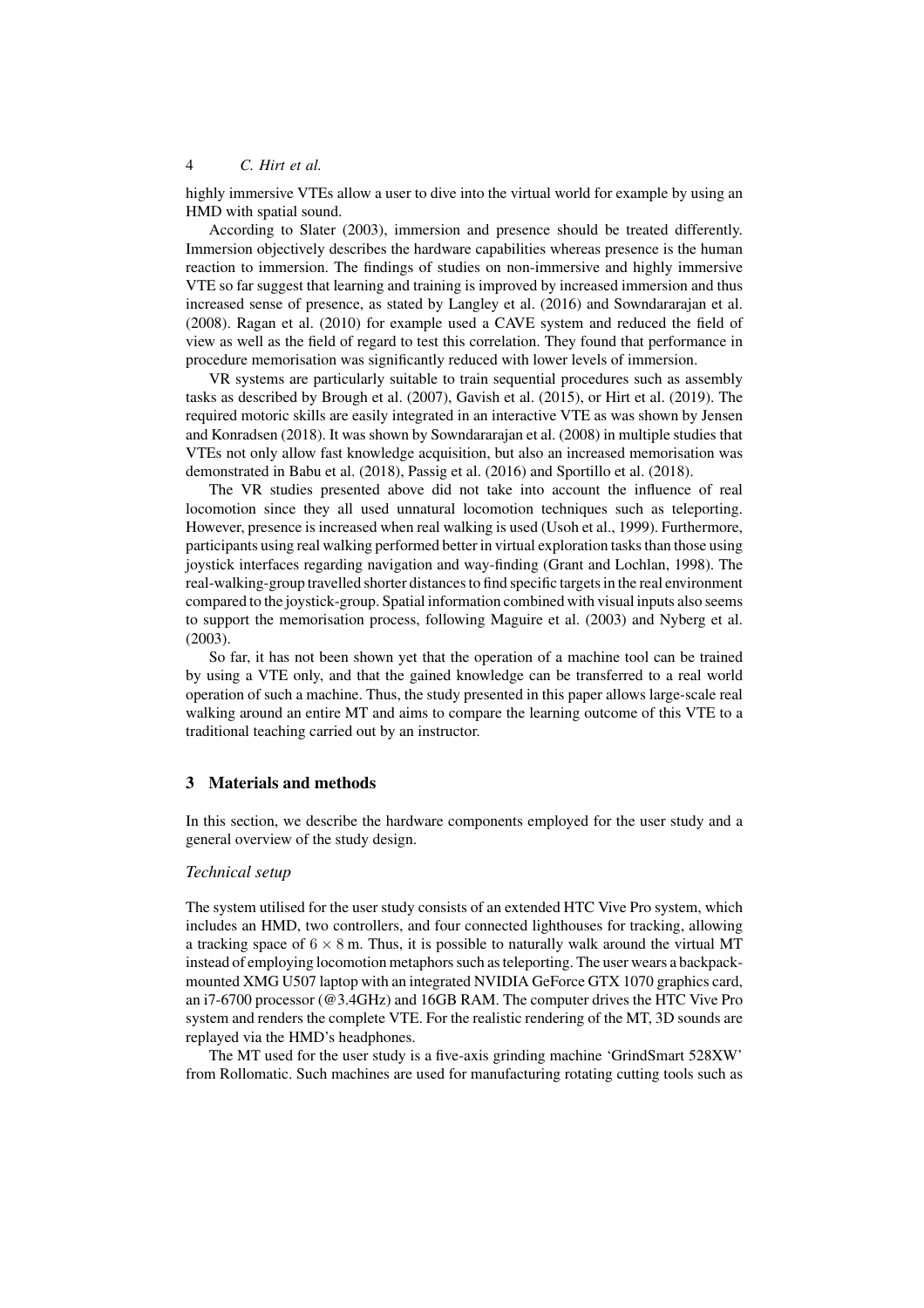milling cutters or drill bits. Due to the high complexity of the cutting tools, also the handling of the MT's interface is quite advanced. This MT thus offers a wide spectrum of possible training tasks with varying complexity.

### *3.1 Study design*

The presented study aims to answer the question whether trainees who received their training in VR are able to perform equally well as trainees who were trained in a traditional way. Unlike previously highlighted examples and their outcomes, our technical setup and virtual environment require the trainees to really walk to change their virtual location. Since this is still a rather uncommon kind of locomotion in VR, specifically in larger spaces than the HTC Vive's inherent tracking area (i.e.,  $>16 \text{ m}^2$ ), it remains questionable whether the same conclusions about learning effectiveness can still be drawn as for other unrealistic locomotion metaphors.

This study also investigates potential differences in the learning outcome regarding the long-term memory. In order to do this, a learning task on an MT is developed and carried out in the scope of a user study. For this, the subjects are divided into two groups. The first group ("traditional group") receives a traditional training from an instructor on the real MT. The second group ("VR group") is taught the same operations in a VTE. Right after the teaching, the trainees are asked to repeat the tasks they were shown during their teaching session in their respective environment. One week after the training, the trainees from both groups are asked to redo the task on the real MT. During this evaluation, the completion time is measured and the number of errors is counted by a supervisor.

Figure 1 shows the structure of the study consisting of four phases. After a brief explanation of the study, trainees have to fill out pre-questionnaires in phase one. The second phase is dedicated to the training of the individual groups and consists of two (respectively three) components. Afterwards, trainees are asked to answer post-questionnaires in phase three. The post questionnaires conclude the first day of the study and trainees are invited to return one week later to complete the fourth phase: the evaluation on the real MT. The individual phases are elaborated in more detail in Section 3.3.



Figure 1 Structure of the study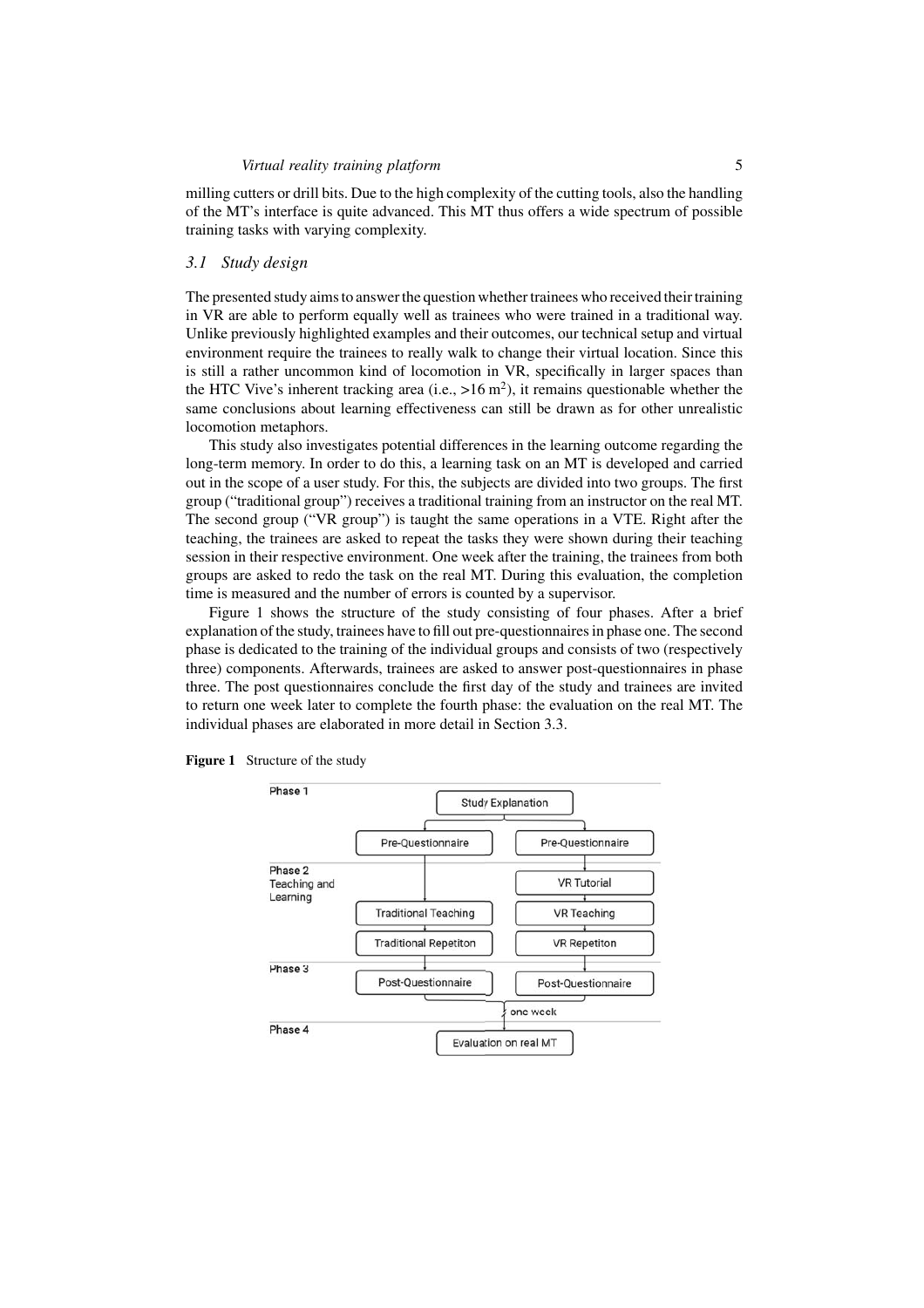# *3.2 Data acquisition*

As suggested in literature by Langley et al. (2016), it is essential to simultaneously show evidence for effectiveness and efficiency to prove the usefulness and industrial applicability of a VTE. Accordingly, we conduct subjective and objective measurements to verify these core requirements. For the subjective measurements, we employ relevant and state-of-the-art questionnaires, while we use a mixture of manual and automated objective measurements.

The subjective questionnaires used in phase one contain a custom demographic questionnaire (i.e., age, gender, VR and MT affinity) and a simulator sickness questionnaire (SSQ) for the VR group. The SSQ is a powerful tool which allows to test participants for symptoms regarding simulator sickness (Kennedy et al., 1993). Each of the different symptoms (e.g., nausea) is rated on a 4-point scale from 'none' to 'severe'. In case a study participant shows a weighted accumulation of such symptoms, the participant is most likely biased by these sensations and is excluded from further evaluation processes. The SSQs are answered before and after VR exposure and using the difference of these ratings, the participant's well-being is verified. Accordingly, the SSQ is filled out again in phase three along with the NASA task load index (NASA TLX) (Hart and Staveland, 1998) and the slater-Usoh-steed (SUS) Presence (Slater et al., 1994) questionnaire. The NASA TLX is an established questionnaire which is used to identify a person's workload or cognitive demand (e.g., mental demand, level of frustration). Each of the TLX's questions is rated on a scale from 1 to 100. Finally, the SUS Presence questionnaire is a state-of-the-art questionnaire focusing on the degree of presence a person can sense during VR exposure and is filled right afterwards. If a study participant feels truly immersed, they temporarily accept the virtual environment as part of their current being and thus effectively experience the training. The SUS Presence questionnaire consists of seven questions, each of them is answered on a 7-point Likert scale.

Addressing the objective measurements, we record the completion time and the total number of errors in phase four. We utilise these two measures to assess the performance of the single trainees and to directly compare the two groups.

#### *3.3 Teaching and learning*

In this section, we present the four tasks the trainees are asked to master and apply.

#### *3.3.1 VR tutorial*

To reduce trainees' bias originating from no or only little experience in VR, each trainee of the VR group completes a tutorial to get used to a generic virtual environment. In this tutorial, they are first introduced to the VR equipment and then taught how to perform simple interactions in VR such as pressing a button, interacting with a touch screen, and moving a sliding door.

#### *3.3.2 Teaching*

The focus of our study lies on the comparison of teaching trainees either virtually or on the real MT various tasks concerning machine handling and operation. However, we aim to avoid evaluating a specific application and focus on the influence of adding immersive features on the learning effect and long-term memory retention. Therefore, we chose simple operational tasks that are required to follow in a sequential order such as opening a valve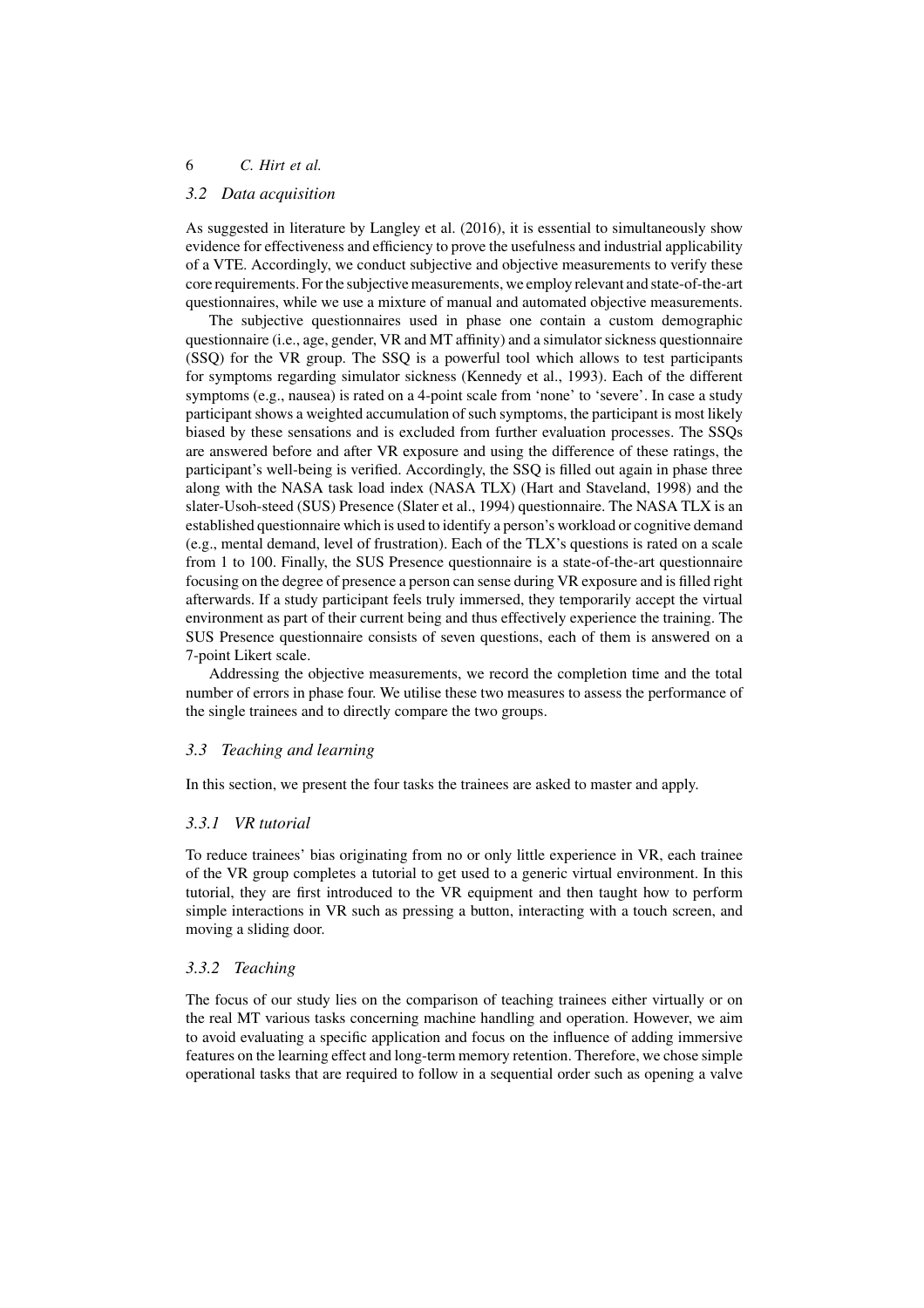# *Virtual reality training platform* 7

or pressing a pushbutton. This allows a fast implementation of the required functionalities, while the focus of the VTE is on learning the correct sequence.

Both kinds of teaching (real and virtual) are kept as similar as possible to ensure that the trainees gain the same knowledge in both conditions. Therefore, the VTE intentionally abstains from classical benefits of VR (e.g., highlighting of important parts) and provides the same amount of information as the real teaching scenario. In the real teaching part, the trainee is guided through the tasks step-by-step by an instructor. Both groups are not allowed to interact with the MT during the teaching sequence.

Taking the aforementioned constraints into account, the following core tasks are selected for our study, which should be learnable in a short period of time:

- powering up the MT
- initiating a reference run of the MT
- using the tool changer to switch to a different grinding wheel
- switching off the MT

These basic tasks are taught to both groups, either on the real or the virtual MT (see Figure 2).

Figure 2 Real MT and the virtual twin (see online version for colours)



Instructions on the virtual MT are generally shown to the trainees using the principle of the so-called 'floating hands", which will demonstrate every task (see Figure 3).

The visualisation employing the floating hands is further supplemented by a detailed, verbal explanation. This phase can also be seen as an interactive video which introduces the trainee to the topic using animations without requiring any input from them. In the following, the training tasks are described in more detail.

## *Task 1: Powering up the MT*

In this task, the compressed air supply for the MT is activated first to allow motion of the MT's axes. The valve for the compressed air supply is located on the wall behind the MT (see Figure 4). The instruction shows and tells the user to slowly open the valve to avoid pressure shocks in the MT's piping.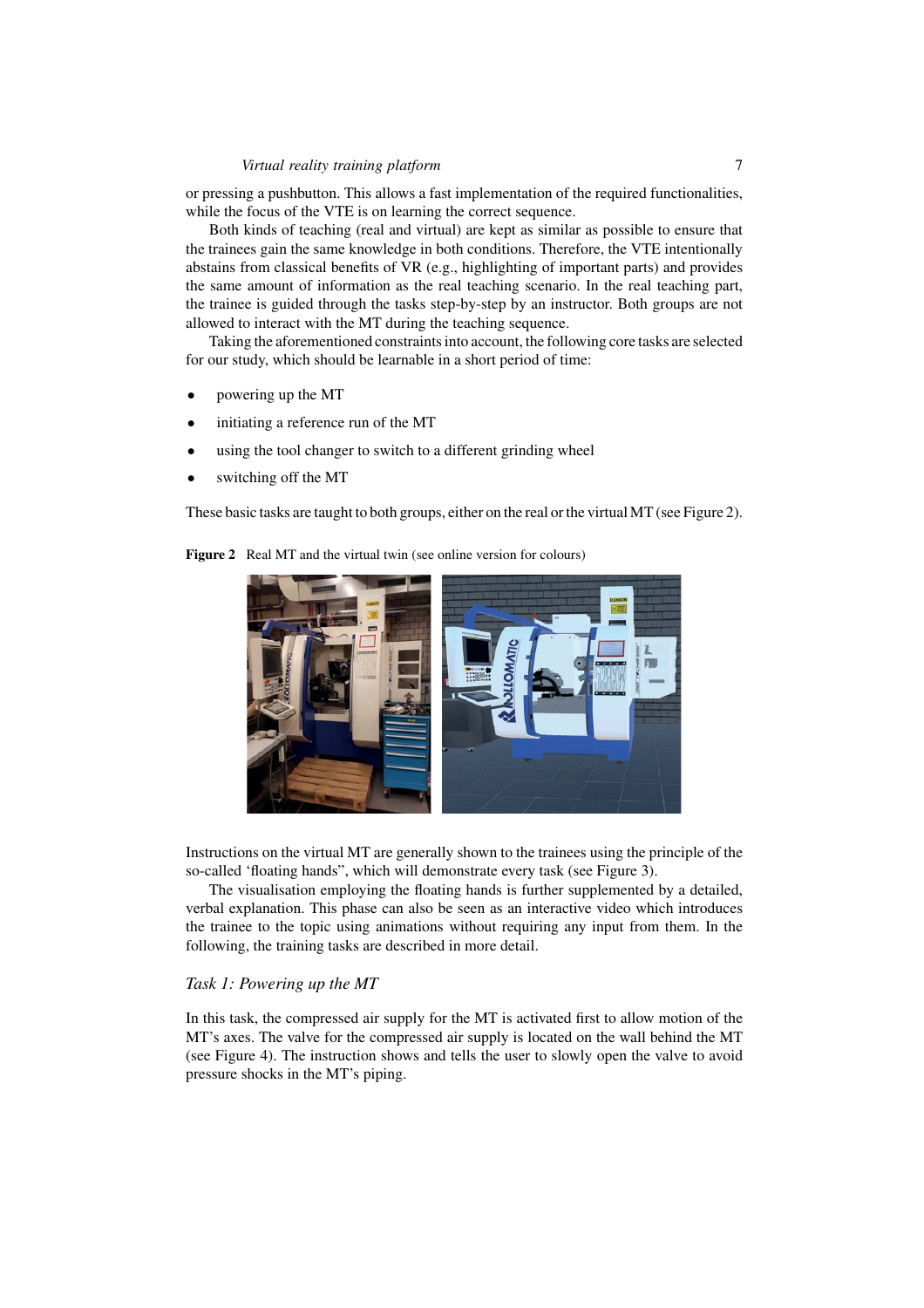Figure 3 Explanations at the virtual MT using floating hands (see online version for colours)



Figure 4 Real valve for the compressed air and the virtual twin (see online version for colours)



After activating the compressed air supply, the MT has to be electrically powered up. The main switch for the power supply is located at the back side of the MT (see Figure 5).

Once the air supply is secured and the main switch activated, the initialisation process of the MT is continued at the control panel in the front. Here, the MT's computer is powered up first with the main switch located at the bottom of the vertical control panel (see Figure 6).

The trainee now waits until the boot process of the computer has finished. Then, the user is instructed to start the MT by pressing the green 'O' pushbutton (see Figure 7). The successful start of the MT control is indicated by lighting up the pushbutton and by illuminating the interior of the MT.

Lastly, the control GUI is started by double-clicking the respective icon on the touchscreen on the control panel (see Figure 8). This finalises the boot sequence and the trainee is ready to proceed.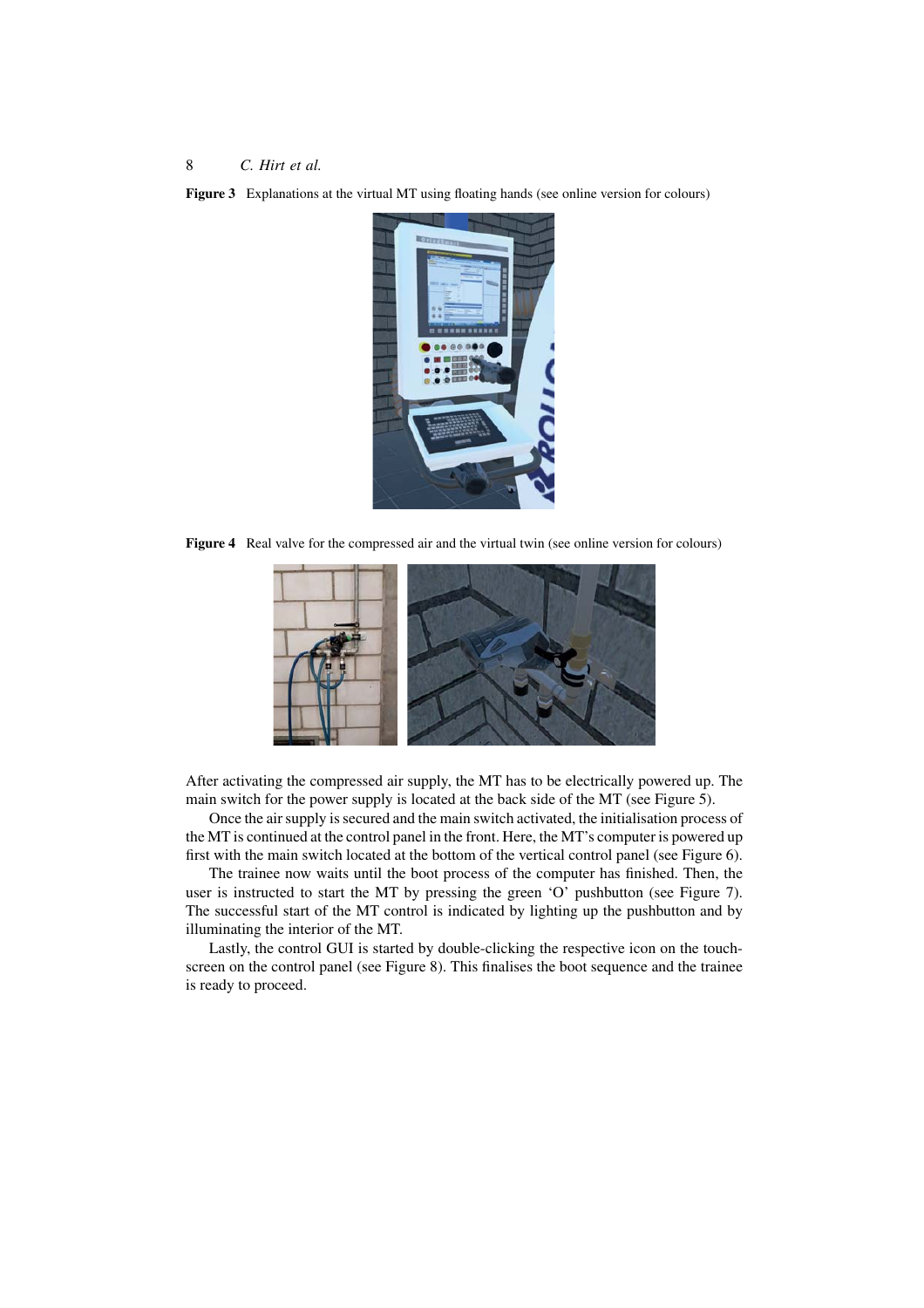

Figure 5 Real main switch for the power supply and the virtual twin (see online version for colours)

Figure 6 Real start-up button for the computer and the virtual twin (see online version for colours)



Figure 7 Real main button for the machine control and the virtual twin (see online version for colours)



*Task 2: initiating a reference run of the MT*

After each complete restart, a reference run is initiated for the self-calibration of the MT. This is typically done while the doors of the MT are open. Thus, for safety reasons, it has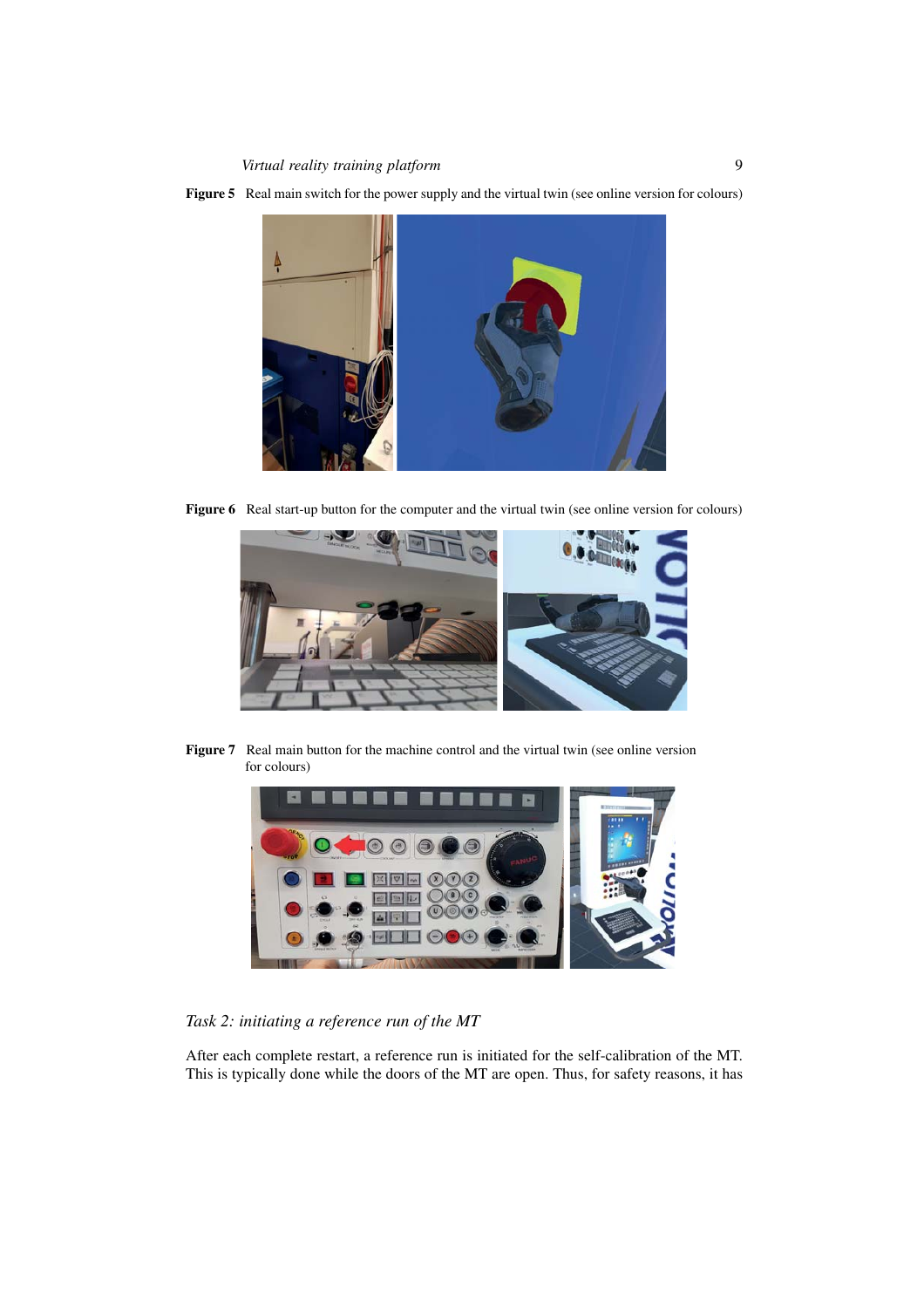to be guaranteed that none of the operator's hands can reach the moving axes. Accordingly, the trainee needs to hold the handle of the control panel to avoid injuries. This is done by pressing a pushbutton on the handle bar with one hand, and by simultaneously pressing a yellow pushbutton on the control panel with the other hand (see Figure 9).

Model 18823331 1882223 3照 0照 0照 R  $let. C$  $0 \equiv$ E  $\overline{0}$ 

Figure 8 Starting the control GUI (see online version for colours)

Figure 9 Initiating a reference run (see online version for colours)



*Task 3: Exchanging a Grinding Wheel*

The exchange of the grinding wheel is done by using the automatic tool changer while the doors are closed. Thus, the virtual instruction first demonstrates how the doors are closed (see Figure 10).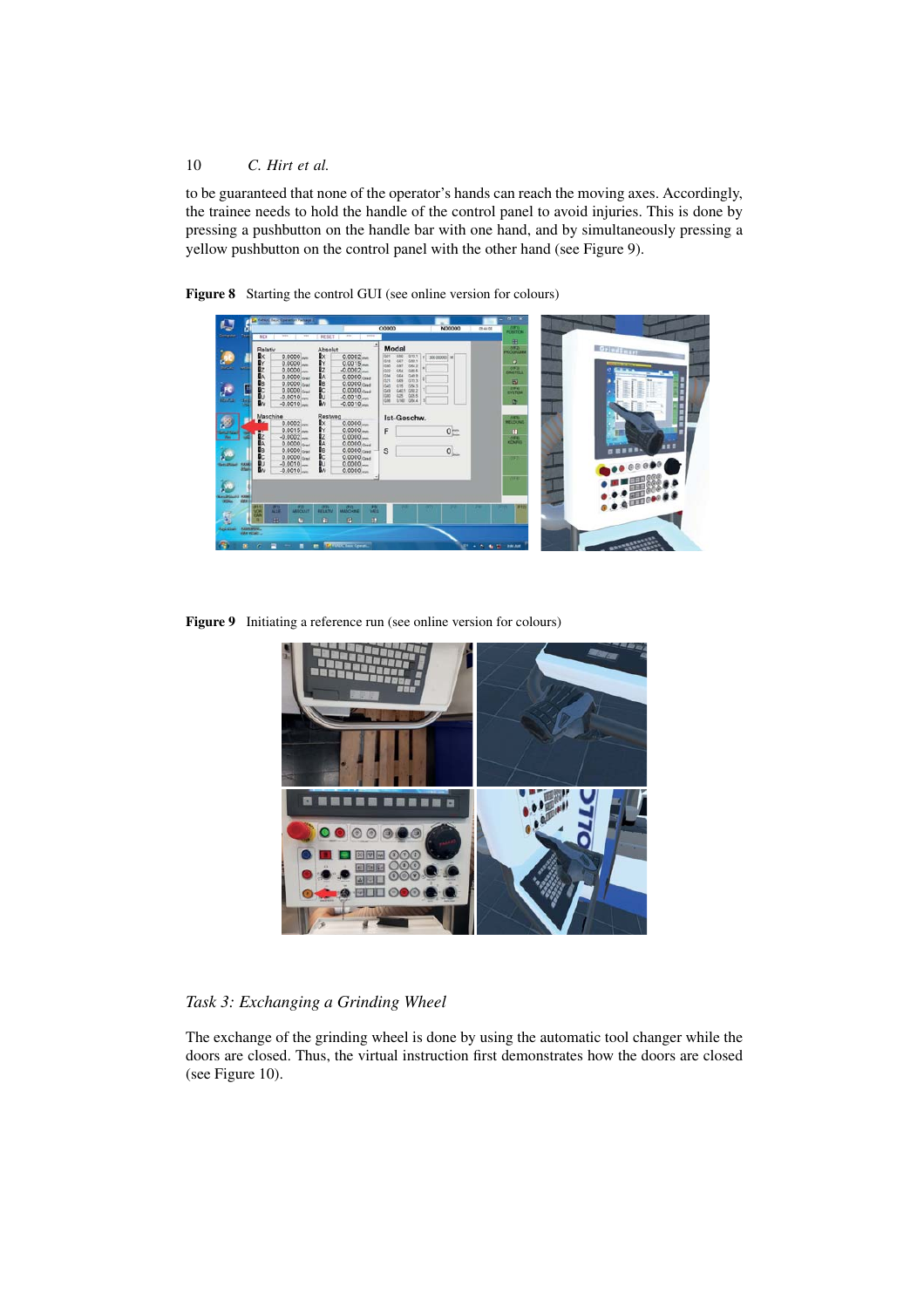

Figure 10 Instruction how to close the machine doors (see online version for colours)

Next, the instruction explains the locking mechanism of the doors: By turning the key on the control panel into the position 'LOCKED' (see Figure 11), the locking mechanism of the machine doors is activated. With the doors locked, a simple GUI guides the trainee through the routine of the tool changer by interacting with the touchscreen of the control panel. Once the grinding wheel is exchanged, the doors can be unlocked again by turning the key into the position 'UNLOCKED".

Figure 11 Locking the doors on the real control panel and the virtual twin (see online version for colours)



## *Task 4: Switching off the MT*

Switching off the MT is done in reverse order compared to the startup process. Thus, the virtual instructions are also presented in the reverse order.

# *3.3.3 Repetition*

Right after the instruction, both groups are given the possibility to train the newly learned knowledge. Accordingly, the trainees are asked to go through the same sequence of tasks in the right order, but this time on their own without an expert's instruction or any other additional help. The individual repetition is conducted in the same environment as the training, i.e., trainees experiencing the VTE also repeat the sequence virtually, and vice versa for the other group.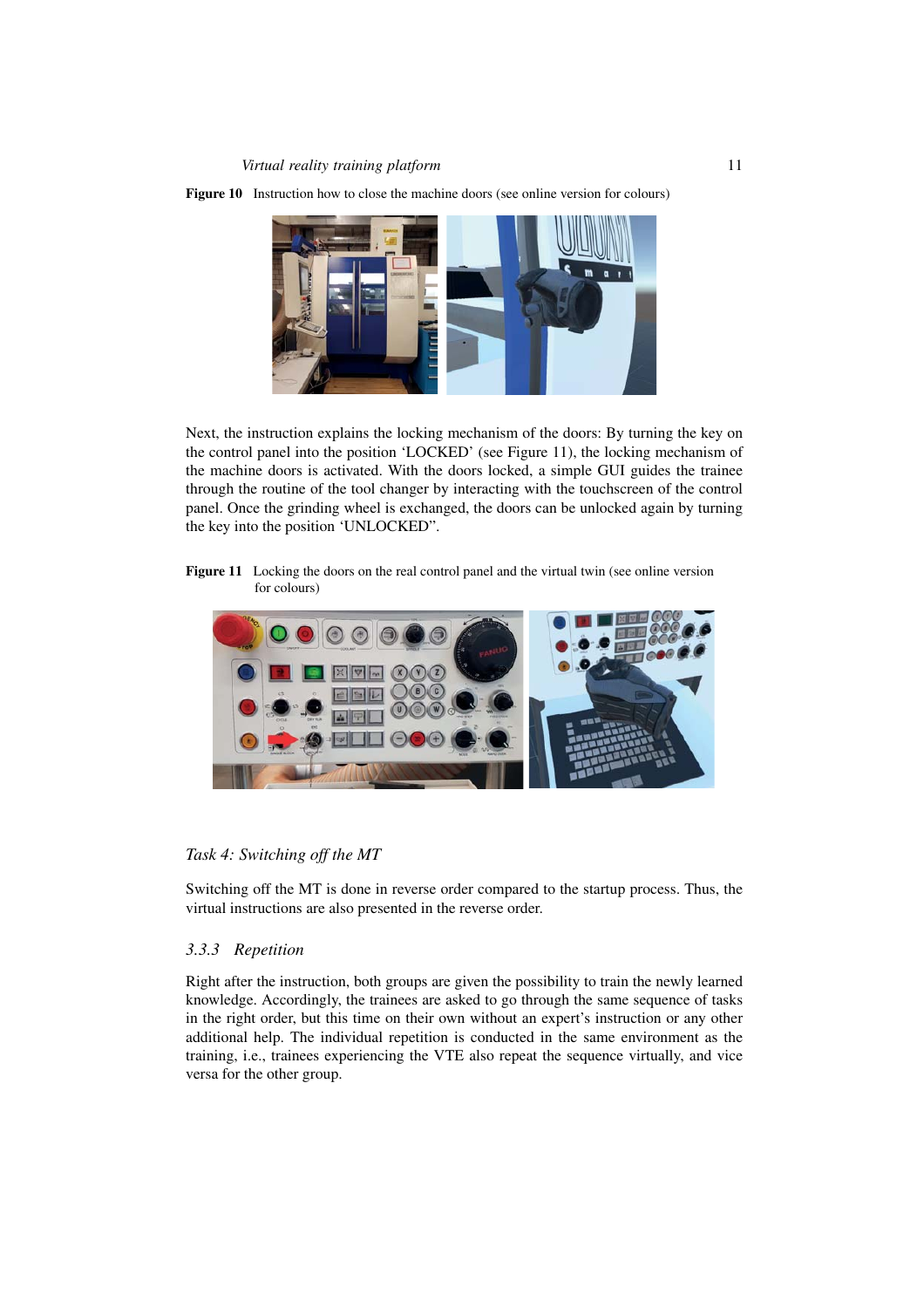# *3.4 Evaluation*

One week after the training session, the trainees were asked to reproduce the gained knowledge. The evaluation for both groups was conducted on the real MT to further identify the transfer of virtually taught information to reality. Accordingly, each trainee performed the four previously taught tasks by interacting with the real MT. The instructor was always present during this evaluation and only intervened if there was any danger to the MT or the trainee. Furthermore, due to general safety concerns, the trainees were asked to announce interaction with the MT to the instructor prior to its execution. In case the instructor needed to intervene, both spontaneously or regarding announcements, the intervention was counted as an error. Otherwise, the trainee was only allowed to interact with the instructor if they were unaware of the continuation of the sequence. Since the trainees knew that interacting with the instructor would count as an error, they avoided interaction in most cases.

## 4 Results

During the user study, in total 19 participants (age  $28\pm 5$ , 18 male) were trained: ten in the VTE, and nine using the real MT. None of the participants had worked with this particular MT before, however general MT experience was balanced between the groups. For the VR group, half of the participants did have some experience in VR before. For both conditions, the training (i.e., teaching and repetition) duration was limited to prevent a bias due to a longer training exposure. The subjective measures from questionnaires filled in the first and third phase are shown in Tables 1 and 2.

Table 1 NASA TLX questionnaire results (rated from 1 to 100)

| NASA TLX    | Mental demand | Physical demand | Frustration |
|-------------|---------------|-----------------|-------------|
| <b>VR</b>   | 49.6          |                 | 16.3        |
| Traditional | 371           | 18.8            | 27.         |

Table 2 Presence (7-point Likert scale) and SSQ results (evaluated according to Kennedy et al. (1993))

| Presence |     | $\Delta SSQ =  SSQ_{\text{Pre}} - SSQ_{\text{Post}} $ |  |
|----------|-----|-------------------------------------------------------|--|
| Mean     | STD | Mean                                                  |  |
| 5.13     | .05 | 6.36                                                  |  |

The objective results for completion time and total number of errors for the evaluation phase are given in Figure 12.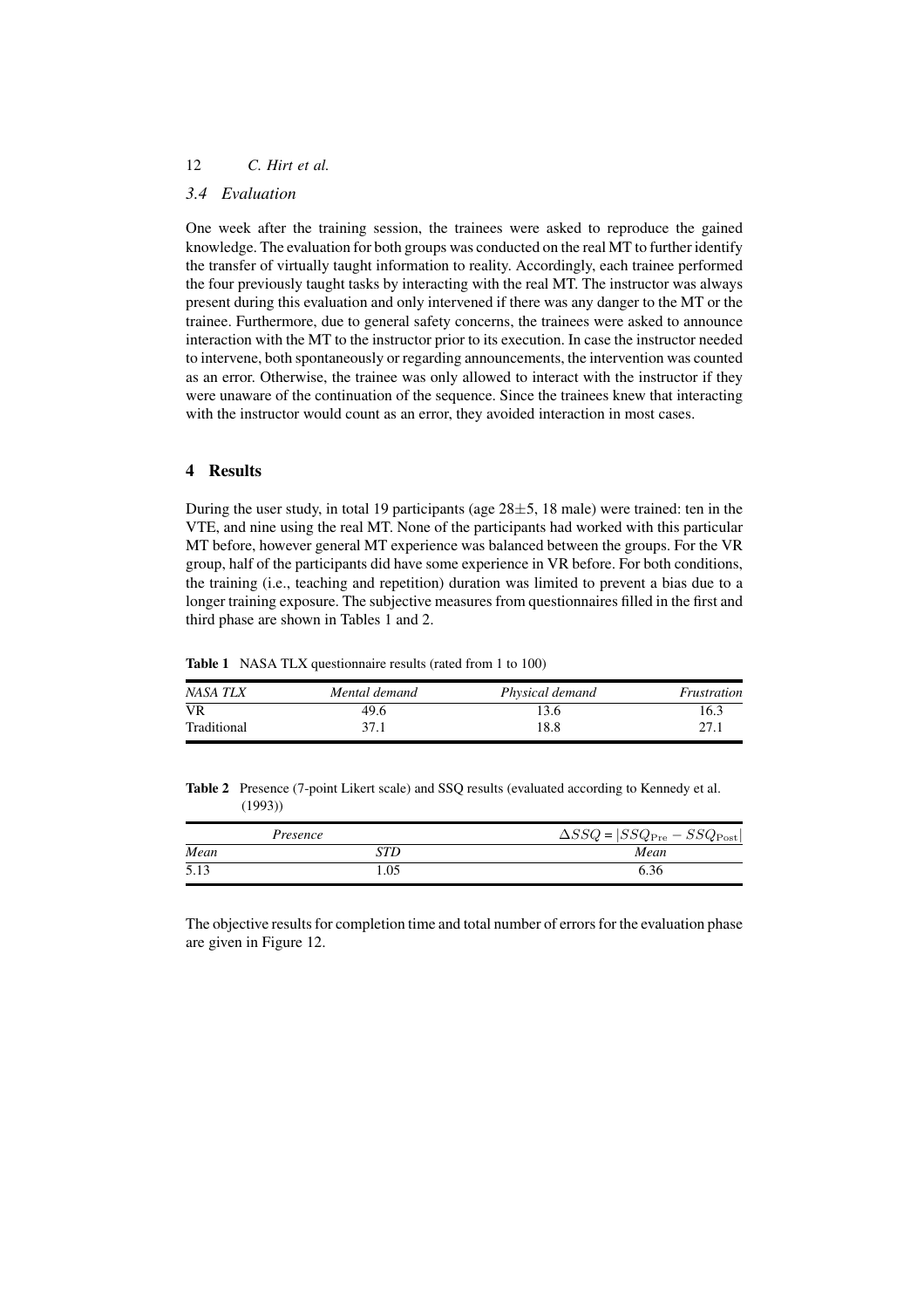Figure 12 Objective results of the evaluation: completion time (top) and number of errors (bottom). Boxplots are given with the median in red, bottom and top edges of the box indicate the 25th resp. 75th percentile, outliers are marked with '+' and the average using a star mark (see online version for colours)



# 5 Discussion

Considering the results of the SSQ (see Table 2), none of the participants were excluded due to simulator sickness. Furthermore, the realistic and detailed model of the MT, authentic sounds, and also the possibility to walk around the virtual MT, e.g., for opening or closing the valve for compressed air, led to a high acceptance of the VTE. This was not only received as a qualitative feedback after the study, but is also shown in the results from the presence questionnaire (see Table 2). With an average value of 5.13 (out of 7), a very good presence score was achieved. A further subjective measure, the TLX, is presented in Table 1. Whereas the mental demand was perceived to be higher for the VR group, the physical demand and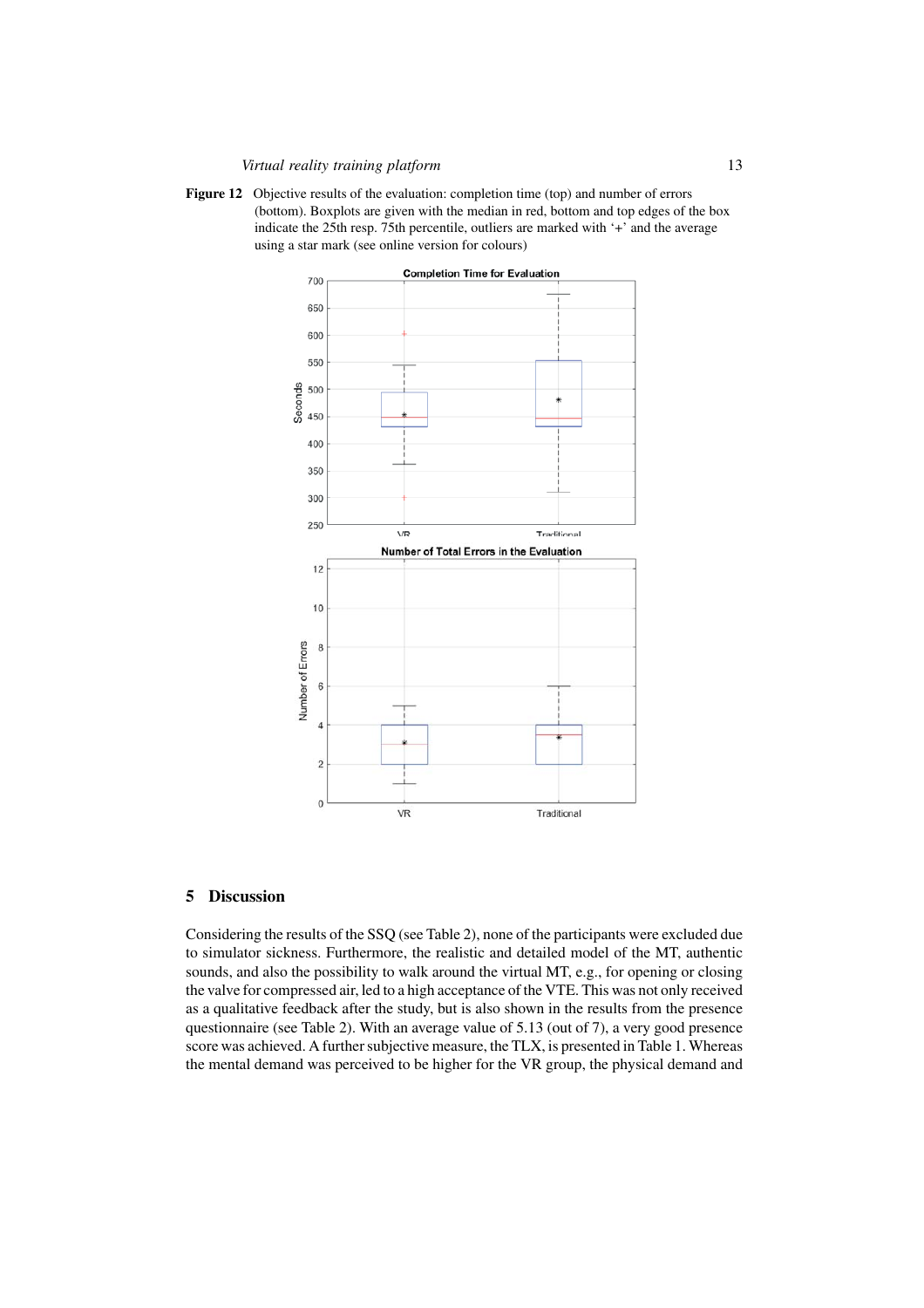level of frustration both indicate the opposite. Specifically, the comparative results of the mental and physical demands seem reasonable, since the VR group is mainly exposed to digital content and the only physical task is walking whereas the other group also needs to fully interact with the real MT. The lower level of frustration of the VR group is presumably caused by VR still being seen as a new and exciting technology, especially for trainees with little to no VR experience.

Even though the difference is small, it is still remarkable that the VR group made less errors than the traditionally trained group in the evaluation one week after the training. This shows that VR is not only capable of addressing a trainee's memory retention, but also that virtually taught information can be transferred to a real application. Furthermore, the completion time in the evaluation also seems to be very similar, with a slight favour for the VR group. Both of these observations may additionally be influenced by the fact that the VR group was exposed to fewer external distractions than in the traditional case. For example, the virtual MT was isolated from the rest of the shop floor and thus no other visual distractions exist during the training (e.g., from a neighbouringMT). Further, the instructions were visible more clearly since the instructor would not block the view. Eventually, also the different perspective may have given the VR group a slight advantage. Instead of watching the instructor presenting the sequence and interactions from a third person perspective, VR trainees often acted as if the floating hands belonged to them and accordingly changed to a first person view. This observation has already been shown to have minor positive effects on knowledge retention (Makransky et al., 2017)).

#### 6 Conclusion

This paper presented a novel way to introduce trainees without prior knowledge to simple MT operations of a grinding machine by providing them with the possibility of real walking in a virtual environment. The training was designed in such a way that a single trainee masters four basic operational tasks, i.e.,

- powering up the MT
- initiating a reference run of the MT
- exchanging a grinding wheel
- switching off the MT.

The core of the training, teaching and learning, was divided into two parts. In the first part, the trainees were mainly taught how the four operations work by demonstrating and verbally explaining the tasks, whereas in the second part, the trainees were asked to repeat the operations by themselves. To assess the virtual training, we conducted a user study with two groups. One group experienced the training in a fully immersive VR using an HMD, while the other group was instructed utilising a real MT. The user study was divided into four phases, namely pre-questionnaires, teaching and learning, post-questionnaires, and one week later, an evaluation. This evaluation was performed on the real MT regardless of the trainee's earlier group allocation. Besides common state-of-the-art questionnaires for VR exposure, we assessed the performance of the trainees regarding task completion time and number of errors. Both groups performed very similarly, with slight advantages for the VR group. These results show that adding the immersive feature of real walking VR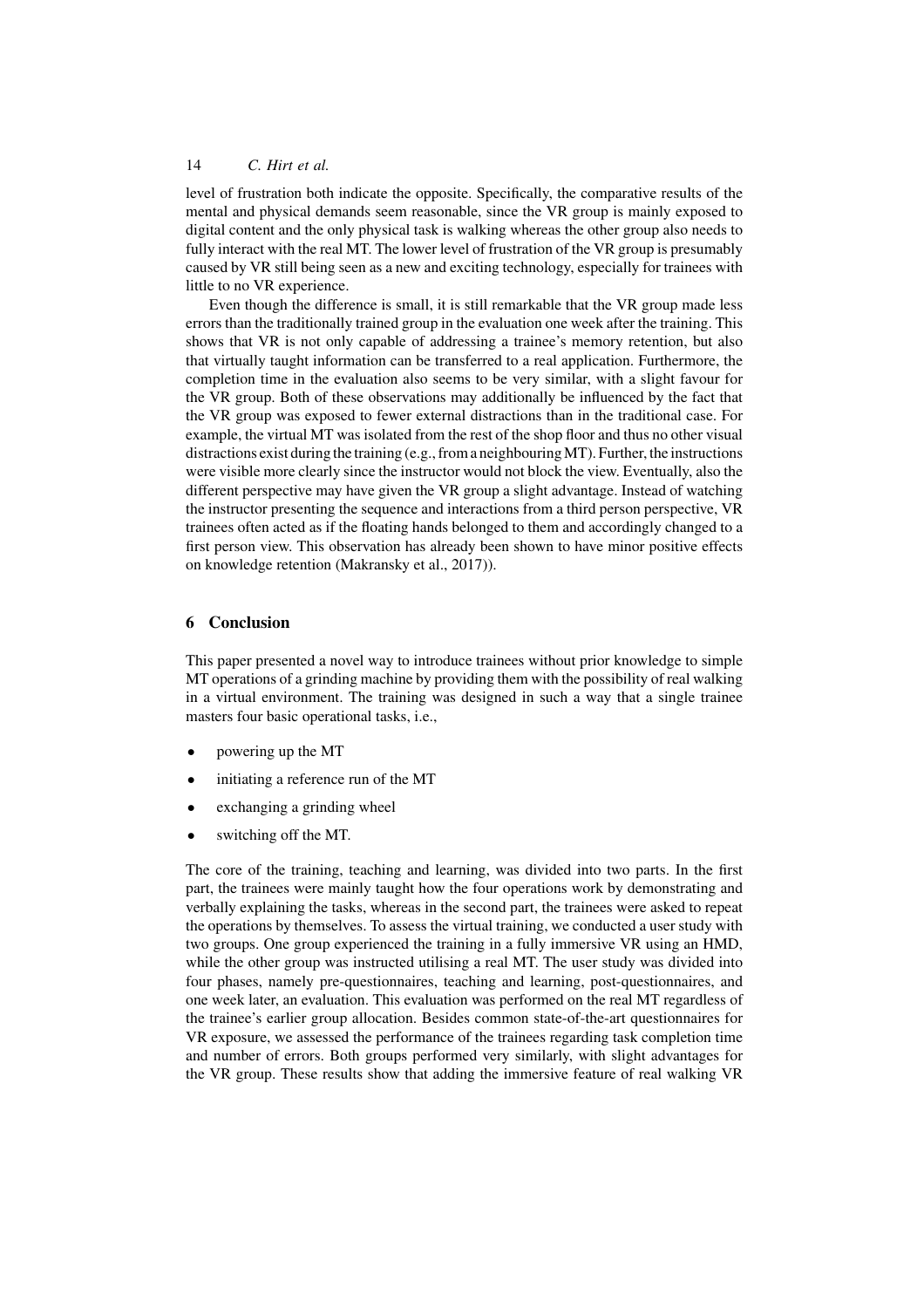allows a basic training of simple operations for MTs with a reasonable effort. Besides an improved knowledge retrieval due to the individualised character of VR, it is also possible to save costs for the machine hours required for training in the traditional way, as well as for the instructor. The real MT and the instructor could then be used for more complex training tasks that cannot be represented in VR with the same quality yet, due to the current limitations related to the controllers which do support full haptic feedback and gestures only to a limited extent.

Future work will research on the effect of immersion, i.e., on the required technical effort to generate an efficient VTE. In the presented paper, we used a highly-immersive system, but the training content could probably also be taught with a less immersive system, e.g., by using a smartphone. On the contrary, it is also still possible to increase the immersion by allowing a more realistic representation of the trainee's hands in the VTE. This could be investigated by employing additional hardware which allows finger tracking. This would render the standard controllers of the HTC Vive obsolete and would support a more intuitive manual interaction (e.g., with the touch screen of the MT). Furthermore, on top of improved hand tracking, providing realistic haptic feedback most likely establishes the next major step in VTEs. So far, the MT tutorial is aimed at trainees without or very little prior experience in operating an MT. Thus, the target group (the trainees) is a younger generation, represented in our study by mainly inviting students to the training. A generalised age group cannot simply be assumed, could however potentially be investigated in further studies by additionally evaluating a personal innovativeness questionnaire for the participants. In this way, there may be some correlation between the age of participants and the reception of the virtual training.

# Acknowledgement

We would like to thank all of our trainees who have participated in the user study. We are particularly grateful to the company Rollomatic SA, Le Landeron, for providing the real 'GrindSmart 528XW'.

Christian Hirt and Martina Spahni contributed equally to the paper.

### References

- Babu, S., Krishna, S., Unnikrishnan, R., Bhavani, R. (2018) 'Virtual reality learning environments for vocational education: a comparison study with conventional instructional media on knowledge retention', *18th IEEE International Conference on Advanced Learning Technologies (ICALT)*, IIT Bombay, Mumbai, India, pp.385–389.
- Brough, J., Schwartz, M., Gupta, S., Anand, D., Kavetsky, R., Pettersen, R. (2007) 'Towards the development of a virtual environment-based training system for mechanical assembly operations', *Virtual Reality*, Vol. 11, No. 4, pp.189–206.
- Cruz-Neira, C., Sandin, D., DeFanti, T., Kenyon, R. and Hart, J. (1992) 'The CAVE: audio visual experience automatic virtual environment', *Communications of ACM*, Vol. 35, No. 6, pp.64–72.
- Dalgarno, B. and Lee, M. (2010) 'What are the learning affordances of 3-D virtual environments?', *British Journal of Educational Technology*, Vol. 41, pp.10–32.
- Garnier, F., Horaeau, C. and Tisseau, J. (2014) 'Evaluation of procedural learning transfer from a virtual environment to a real situation: A case study on tank maintenance training', *Ergonomics*, Vol. 57, No. 6, pp.828–843.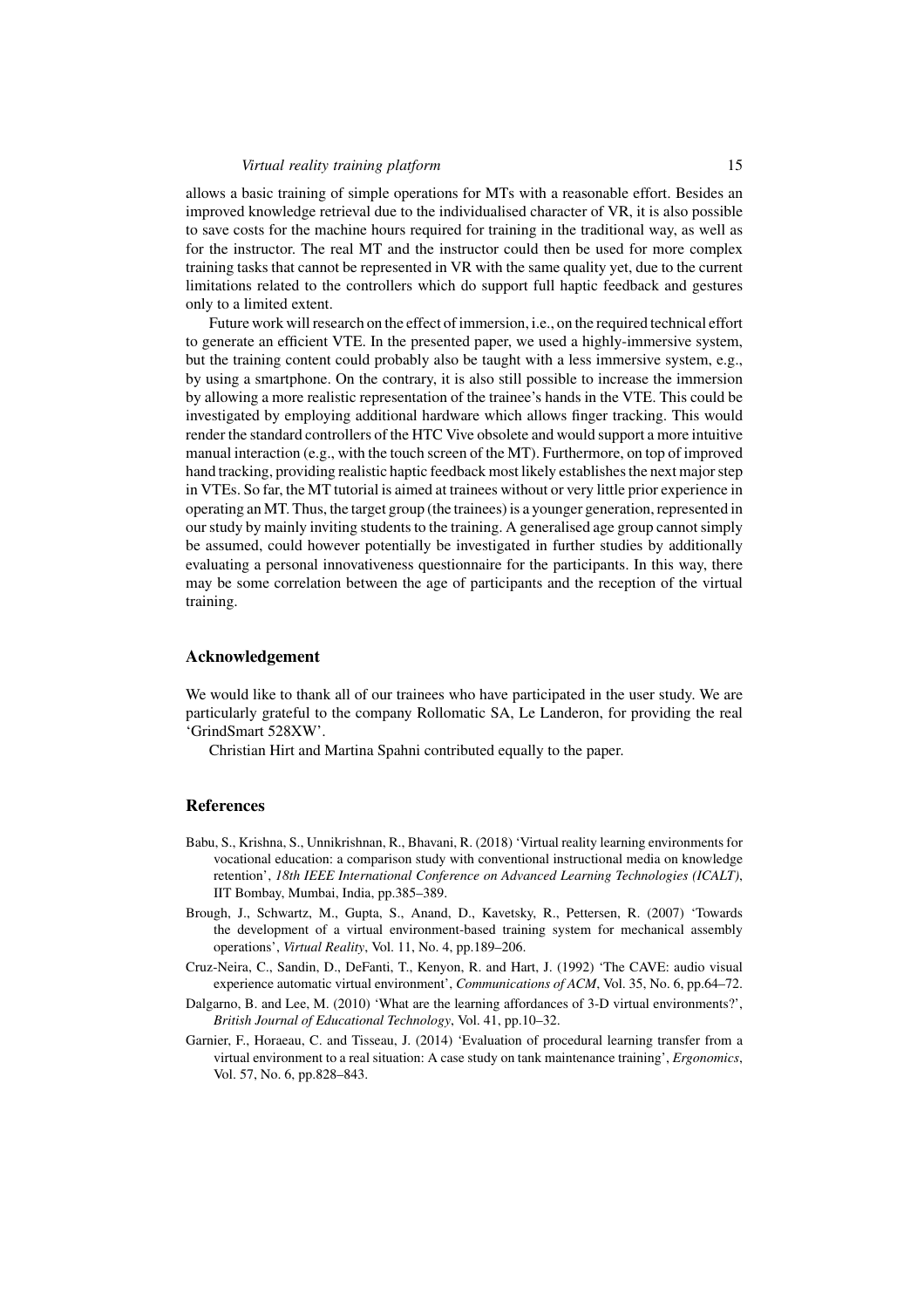- Gavish, N., Gutiérrez, T., Webel, S., Rodríguez, J., Peveri, M., Bockholt, U. and Tecchia, F. (2015) 'Evaluating virtual reality and augmented reality training for industrial maintenance and assembly tasks', *Interactive Learning Environments*, Vol. 23, No. 6, pp.778–798.
- Gisler, J., Hirt, C., Holzwarth, V. and Kunz, A. (2020) 'Designing virtual training environments: Does immersion increase task performance?', *International Conference on Cyberworlds*, Caen, France, pp.125–128.
- Grant, S.C. and Lochlan, E.M. (1998) 'Contributions of proprioception to navigation in virtual environments', *Human Factors*, Vol. 40, No. 3, pp.489–497.
- Hart, S. and Staveland, L. (1993) 'Development of NASA-TLX (task load index): results of empirical and theoretical research', *Advances in Psychology*, Vol. 52, pp.139–183.
- Hirt, C., Holzwarth, V., Gisler, J., Schneider, J. and Kunz, A. (2019) 'Virtual learning environment for an industrial assembly task', *International Conference on Consumer Electronics*, Berlin, Germany, pp.337–342.
- Jensen, L. and Konradsen, F. (2018) 'A review of the use of virtual reality head-mounted displays in education and training', *Journal of Education and Information Technologies*, Vol. 23, No. 4, pp.1515–1529.
- Kennedy, R., Lane, N., Berbaum, K. and Lilienthal, M. (1993) 'Simulator sickness questionnaire: an enhanced method for quantifying simulator sickness', *The International Journal of Aviation Psychology*, Vol. 3, No. 3, pp.203–220.
- Langley, A., Lawson, G., Hermawati, S., D'cruz, M., Apold, J., Arlt, F. and Mura, K. (2016) 'Establishing the usability of a virtual training system for assembly operations within the automotive industry', *Human Factors and Ergonomics in Manufacturing and Service Industries*, Vol. 26, No. 6, pp.667–679.
- Maguire, E.A., Valentine, E.R., Wilding, J.M. and Kapur, N. (2003) 'Routes to remembering: The brains behind superior memory', *Nature Neuroscience*, Vol. 6, No. 1, pp.90–95.
- Makransky, G., Terkildsen, T. and Mayer, R. (2017) 'Adding immersive virtual reality to a science lab simulation causes more presence but less learning', *Learning and Instruction*, Vol. 60, pp.225–236.
- Mehrfard, A., Fotouhi, J., Forster, T., Taylor, G., Fer, D., Nagle, D., Navab, N. and Fuerst, B. (2020) *On the Effectiveness of Virtual Reality-based Training for Robotic Setup*, arXiv preprint, 01540.
- Nyberg, L., Sandblom, J., Jones, S., Neely, A.S., Petersson, K.M., Ingvar, M. and Bäckman, L. (2003) 'Neural correlates of training-related memory improvement in adulthood and aging', *Proceedings of the National Academy of Sciences of the United States of America*, Vol. 100, No. 23, pp.13728–13733.
- Osti, F., de Amicis, R., Sanchez, C. A., and Tilt, A. B., Prather, E. and Liverani, A. (2020) 'A VR training system for learning and skills development for construction workers', *Virtual Reality*, Vol. 24, Nos. 3–4, pp.1–16.
- Ostrander, J.K., Tucker, C.S., Simpson, T.W., Meisel, N.A. (2020) 'Evaluating the use of virtual reality to teach introductory concepts of additive Manufacturing', *ASME. J. Mech*, Vol. 142, No. 5, p.051702.
- Passig, D., Tzuriel, D. and Eshel-Kedmi G. (2016) 'Improving children's cognitive modifiability by dynamic assessment in 3D immersive virtual reality environments', *Computers and Education*, Vol. 95 pp.296–308.
- Ragan, E., Sowndararajan, A., Kopper, R., Bowman, D. (2010) 'The effects of higher levels of immersion on procedure memorization performance and implications for educational virtual environments', *Presence*, Vol. 19, No. 6, pp.527–543.
- Slater, M., Usoh, M., Steed, A. (1994) 'Depth of presence in virtual environments', *Presence: Teleoperators and Virtual Environments*, Vol. 3, No. 2, pp.130–144.
- Slater, M. (2003) 'A note on presence terminology', *Presence Connect*, Vol. 3, No. 3, pp.1–5.